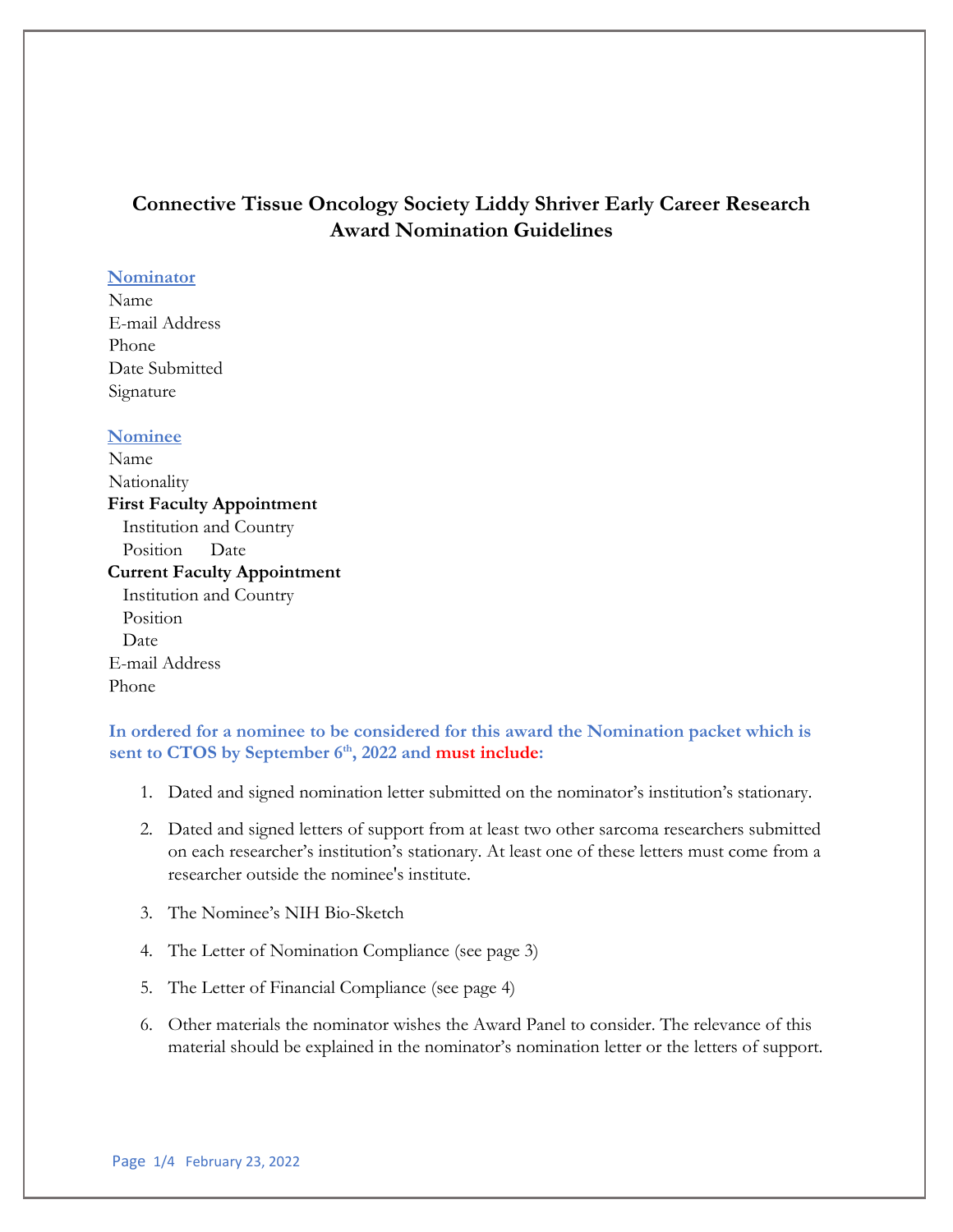**The Nomination Letter and Letters of Support Should Address at least the Following Issues**  *The Award is intended to recognize an outstanding early-career researcher working in the sarcoma field. It is not primarily an award for future research, but an award based on track record of early achievement.* 

Why do you consider the nominee to be an "outstanding early-career researcher" – e.g. are there particular papers in which results attributed to the nominee have been characterized as important, new insights into one or more fundamental issue about sarcoma? What are the insights and what are the issues?

*The award will be made on the basis of internationally recognized, outstanding contributions by the researcher to the field of sarcoma research.* 

What are some of the nominee's "internationally recognized, outstanding contributions"?

Can you cite instances of researchers in various countries citing and using some of the nominee's results in their own work?

Has the nominee developed any new, important laboratory methods or techniques that are now used in sarcoma research?

Has the nominee been involved in any collaborative research projects that have yielded important results. If so, what role did the nominee play in these projects?

#### *Nominees must demonstrate a focus specifically on research into sarcomas.*

Does the nominee spend more than 50% of his/her time in sarcoma related research? If so, which subtypes of sarcoma.

*Additional Insights* 

What additional insights would you like to share about your nominee's early career research contributions?



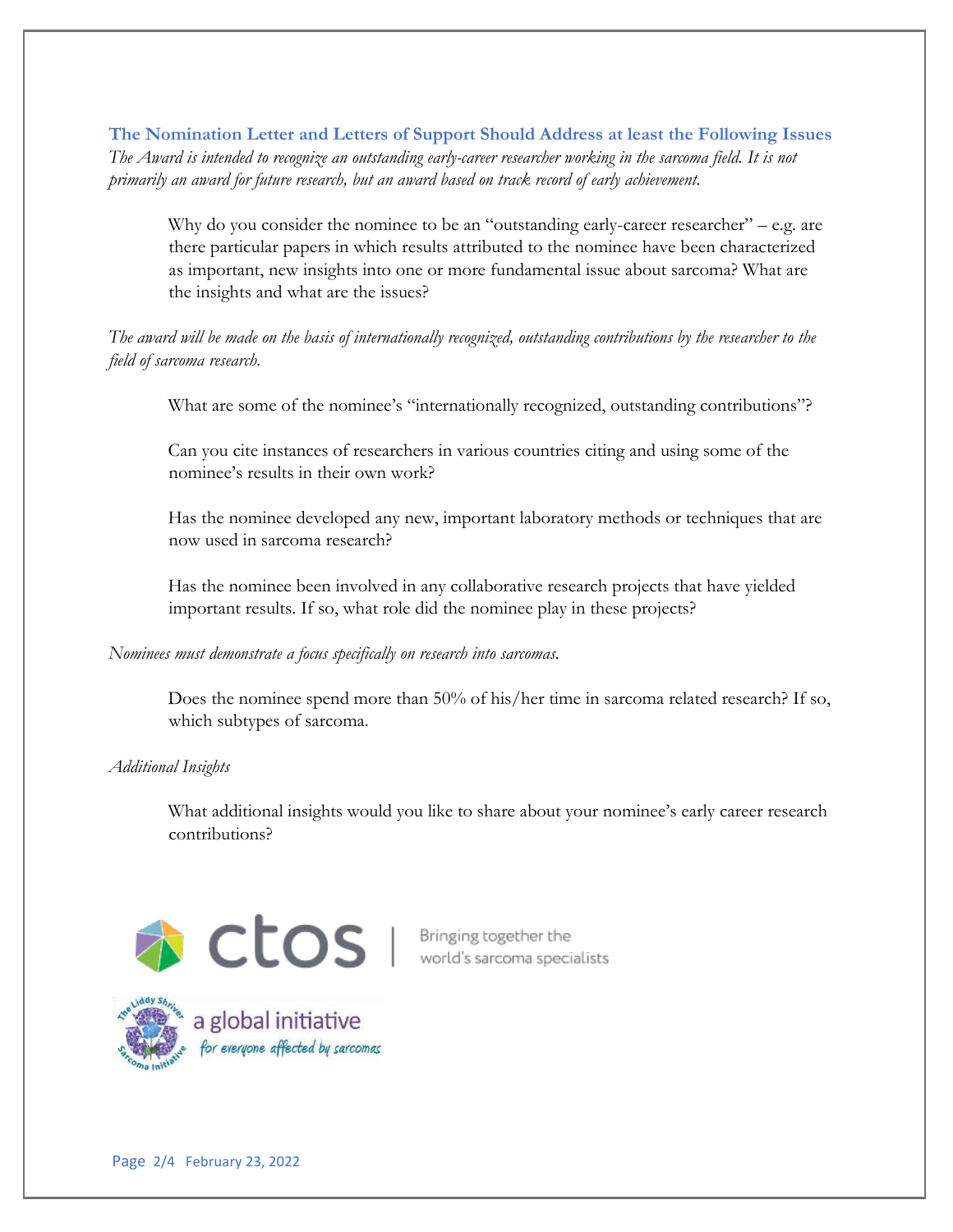### **Letter of Nomination Compliance To be sent on the Nominee's Institution's Stationary**

 $<$ Date $>$ 

Chair, CTOS LSERA Panel <address provided by CTOS>

Dear <NAME OF CHAIR>,

I am honored to learn that <NAME OF NOMINATOR> is nominating me to be considered for the CTOS Liddy Shriver Early Career Research Award. <HE/SHE> has also informed me about the following conditions associated with this award:

- 1. The CTOS LSERA Award recipient will receive US\$55,000, to go to research into sarcomas. The guidelines for the use of the funds are subject to the usual conditions of grants from the Liddy Shriver Sarcoma Initiative, i.e. the funds are to be used only to directly support research and not administrative costs, travel fees, conference fees, or publications costs.
- 2. The CTOS LSERA Award recipient must give a lecture at the CTOS annual meeting. The talk will be at least 30 minutes in duration.
	- i. The lecture should project forward in time, reflecting the awardee's anticipated future research in the field of sarcoma.
	- ii. The lecture must be submitted as an essay of between 1800 and 3000 words in PDF format, to the CTOS website for public access.
- 3. Funding support from the CTOS Liddy Shriver Early Career Research Award will be acknowledged in all publications in which results from this research study are presented.

If I am selected to receive this award, I hereby indicate that I will comply with these conditions.

Sincerely,

<NOMINEE'S SIGNATURE> <NOMINEES NAME>

**CC:**  <NAME OF NOMINATOR> Liddy Shriver Sarcoma Initiative